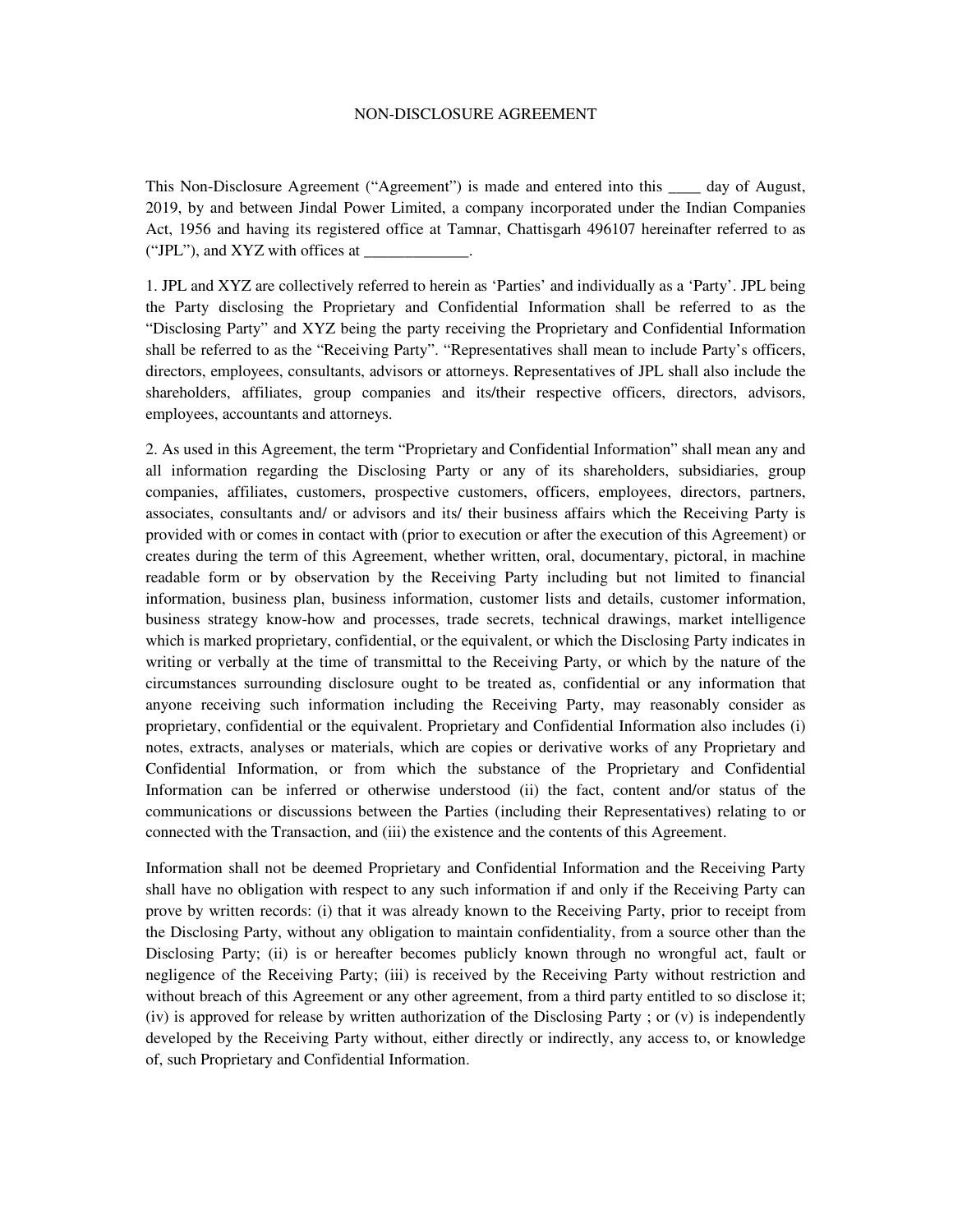In the event the receiving Party is required to disclose any Proprietary and Confidential Information to comply with any order of a judicial and/ or regulatory authority of competent jurisdiction or due to any requirement of legal and/ or regulatory process, regulation, governmental order, decree or rules, the Receiving Party shall immediately notify the Disclosing Party of such a requirement prior to such disclosure (and if that is not reasonably practicable, then a prompt notice after such disclosure) so that the Disclosing Party may seek a protective order or other appropriate remedy or waive compliance with this paragraph. In the event the Receiving Party becomes compelled to disclose any of the Proprietary and Confidential Information in the circumstances stipulated above, the Receiving Party shall only disclose such information to the extent that the Receiving Party is so compelled to disclose. The Receiving Party shall ensure that, to maintain the maximum extent possible in the above circumstances, confidential treatment is accorded to such information.

3. The Receiving Party shall take all necessary steps and precautions to protect the Proprietary and Confidential Information against any unauthorized use and/ or disclosure in violation of this Agreement. The Receiving Party shall notify the Disclosing Party in writing immediately upon it becoming aware of the occurrence of any suspected or actual loss or unauthorized use or any unauthorized release of Proprietary and Confidential Information or other breach of this Agreement.

4. Any and all Proprietary and Confidential Information shall, at all times, remain the property of the Disclosing Party and/ or its customer(s) or other owner(s) thereof, as the case may be. The Receiving Party shall use the Proprietary and Confidential Information received, at any time, solely for the purpose of considering and evaluating the Transaction and shall not, except as hereinafter provided, disclose, in any manner whatsoever, in whole or in part, any of the Proprietary and Confidential Information to any person, nor shall it use the Proprietary and Confidential Information received, at any time, for any purpose other than the Transaction. The Receiving Party shall not make any copies, in whole or in part, machine readable or otherwise, of the Proprietary and Confidential Information except for copies that need to be made strictly in respect of considering and evaluating the Transaction. The Receiving Party shall, at the request of the Disclosing Party at any time, promptly return to the Disclosing Party, all tangible forms of Proprietary and Confidential Information, including and all copies and partial copies thereof, whether machine readable or otherwise or at the option of the Disclosing Party, shall destroy all tangible copies, intangible copies and partial copies whether machine stored, machine readable or otherwise and XYZ shall provide with a written certification as to such destruction, in the form and manner acceptable to the other Party. Notwithstanding anything stated to the contrary contained herein the Receiving Party may retain copies of the Proprietary and Confidential Information generated automatically through data backup and/ or archiving systems which are inseparable from copies of other information provided that such copies are not used and that such Proprietary and Confidential Information is kept confidential and continues to be subject to the terms of this Agreement notwithstanding the expiry or termination of this Agreement. Provided further, the Receiving Party may also retain one copy of the Proprietary and Confidential Information to comply with any regulatory process, applicable laws or regulations provided that, such Proprietary and Confidential Information that has been retained is kept confidential and continues to be subject to the terms of this Agreement as long as it is retained notwithstanding the expiry or termination of this Agreement.

5. Nothing contained in this Agreement shall be construed as; (i) requiring the Disclosing Party to disclose to the Receiving Party any particular information; (ii) granting to the Receiving Party a license, either express or implied, under any patent, copyright, trade secret or any other intellectual property right on any Proprietary and Confidential Information, now or hereafter owned, obtained or licensed by the Disclosing Party; (iii) creating warranties of any kind in connection with any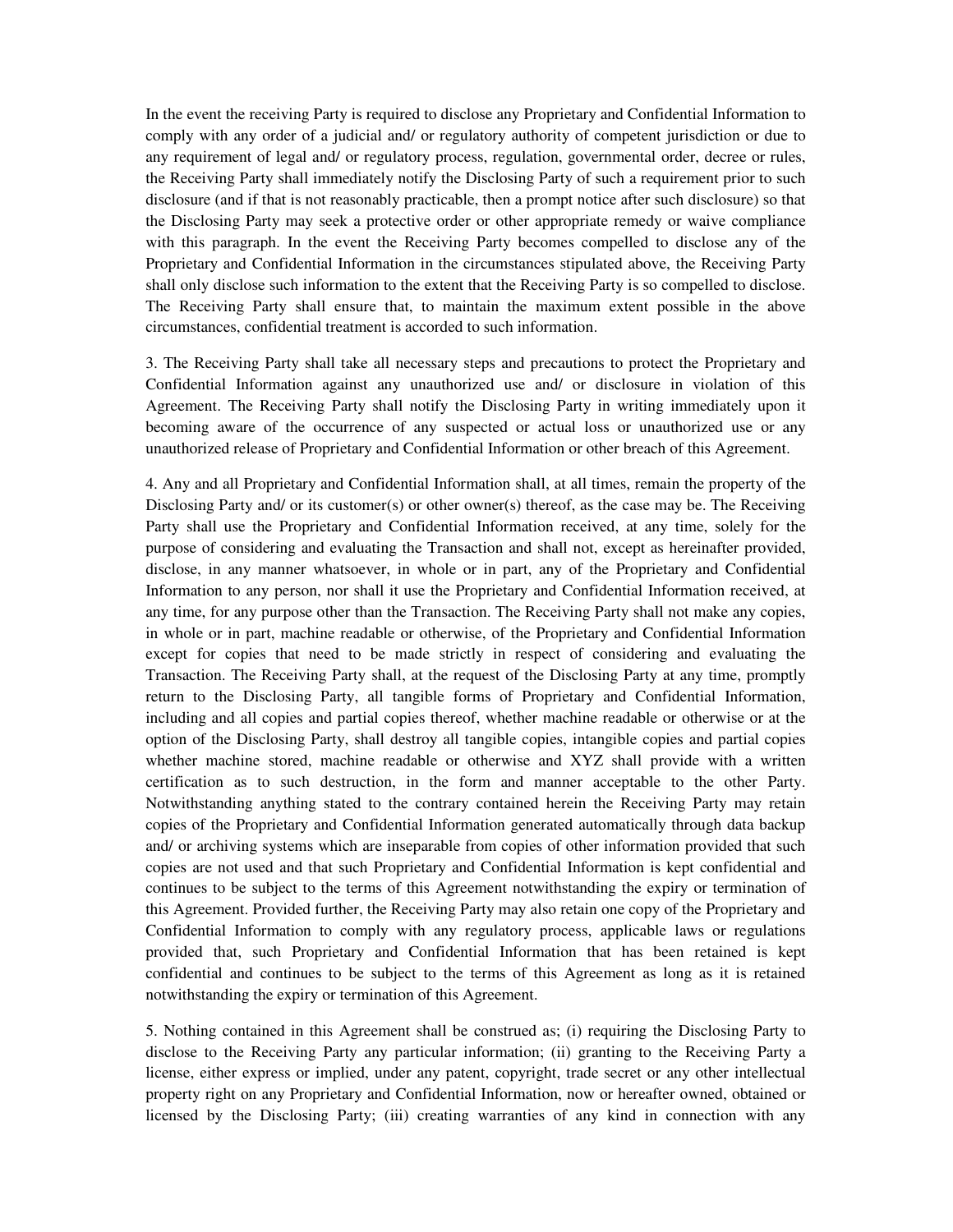particular information; (iv) constituting or implying any representation or commitment as to the development or availability of commercial products, features or services; or (v) soliciting any business or organization changes or incurring any obligations of any kind not specified herein.

6. The Parties agree that Proprietary and Confidential Information may relate to products that are under development or are planned for development. Parties make no warranties regarding the accuracy of any information disclosed. The Disclosing Party accepts no responsibility for any expenses, losses, or action incurred or undertaken by the Receiving Party as a result of the receipt of any Proprietary and Confidential Information. The Receiving Party understands that Disclosing Party does not warrant or represent that it will introduce or develop any product disclosed in the Proprietary and Confidential Information. The Receiving Party will not utilize any such Proprietary and Confidential Information to develop products or services for the Receiving Party's own or another's use, or to develop products or services sold or offered for sale or otherwise transferred or offered for transfer to anyone, without the prior written consent of the Disclosing Party.

This Agreement and the disclosure of Proprietary and Confidential Information hereunder shall not constitute or imply any promise or intention or obligation on JPL to accept any offer or proposal which may be made by XYZ in the course of any negotiations in connection with the Transaction or to enter into any agreement in connection with the Transaction.

7. Any direct, indirect or any other manner of solicitation by XYZ or by any of its affiliates, or by their respective personnel, employees, officers, directors, representatives, consultants and/or advisors of any of the other Party's or its group companies personnel to apply for employment with itself or any third party shall be deemed to be a breach of this Agreement and any other related agreements and other the other Party shall be entitled to terminate, forthwith, any discussions in relation to the Transaction and any agreements and/or arrangements related thereto, without any obligation to provide any notice, whatsoever. This prohibition on solicitation shall also apply to past-employees of Parties hereto or any of its affiliates, who left the employment of the Party or any of its affiliates less than twelve months prior to the date of any solicitation.

8. Parties acknowledge and agree that damages suffered by JPL or any of its holding company(ies), subsidiaries, affiliates and/or customers, shall be difficult to ascertain and inadequate to completely compensate or remedy the damages suffered, in the event of breach of any of the contents of this Agreement by XYZ or its Representatives.

9. XYZ shall indemnify JPL and its shareholders, subsidiaries, group companies and associated companies, and its/their respective directors, officers, representatives, employees or agents against all claims, actions, damages, losses, costs (including solicitor and client costs on an indemnity basis) and expenses howsoever and whatsoever incurred by JPL and its shareholders, subsidiaries, associated companies, and/or their respective directors, officers, representatives, employees or agents may incur or be subject to as a result of or in connection with any breach by XYZ and/or its Representatives under this Agreement.

10. This Agreement shall be governed and construed in accordance with the Laws of India, applicable to contracts made and to be performed herein and the Parties irrevocably submit to the jurisdiction of the courts of Delhi alone. Any dispute, controversy or claim arising out of or relating to this Agreement, or the existence, breach or validity, termination or enforceability thereof ("Dispute") shall be settled by arbitration in accordance with Arbitration and Conciliation Act, 1996 and the rules made thereunder and any amendments thereto. The seat of the arbitration shall be in Delhi. The language of